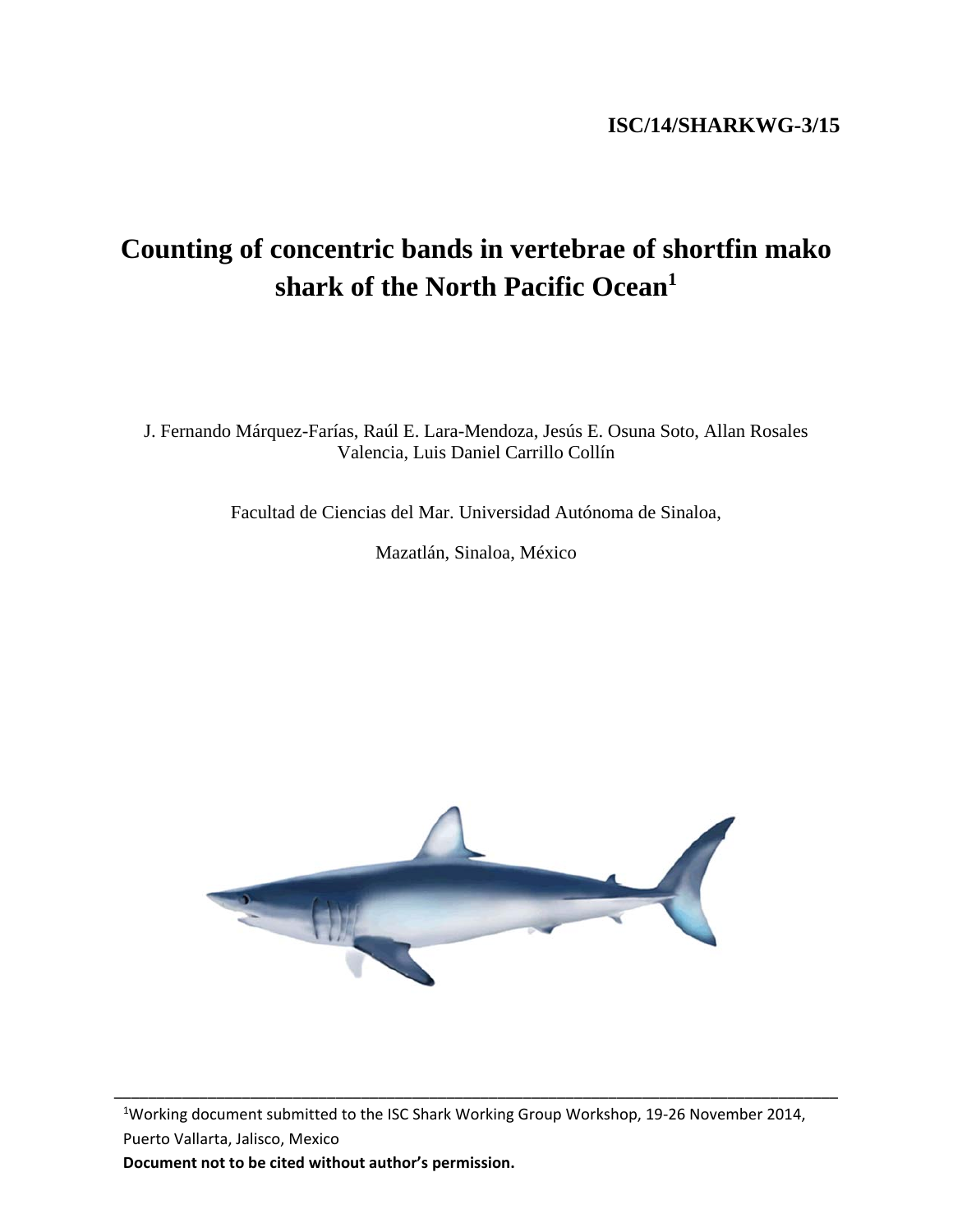# **Counting of concentric bands in vertebrae of shortfin mako shark of the North Pacific Ocean.**

**\_\_\_\_\_\_\_\_\_\_\_\_\_\_\_\_\_\_\_\_\_\_\_\_\_\_\_\_\_\_\_\_\_\_\_\_\_\_\_\_\_\_\_\_\_\_\_\_\_\_\_\_\_\_\_\_\_\_\_\_\_\_\_\_\_\_\_\_\_\_**

Report submitted to Instituto Nacional de Pesca (INAPESCA)

to be presented at the Shark Working Group (SHARKWG) of the International Scientific Committee for Tuna and Tuna-like Species in the North Pacific Ocean (ISC). November 19-24, 2014. Puerto Vallarta, Jalisco

Prepared by

J. Fernando Márquez-Farías, Raúl E. Lara-Mendoza, Jesús E. Osuna Soto, Allan Rosales Valencia, Luis Daniel Carrillo Collín

Facultad de Ciencias del Mar. Universidad Autónoma de Sinaloa. Mazatlán, Sinaloa, México



October, 30th, 2014 Mazatlán, Sinaloa, México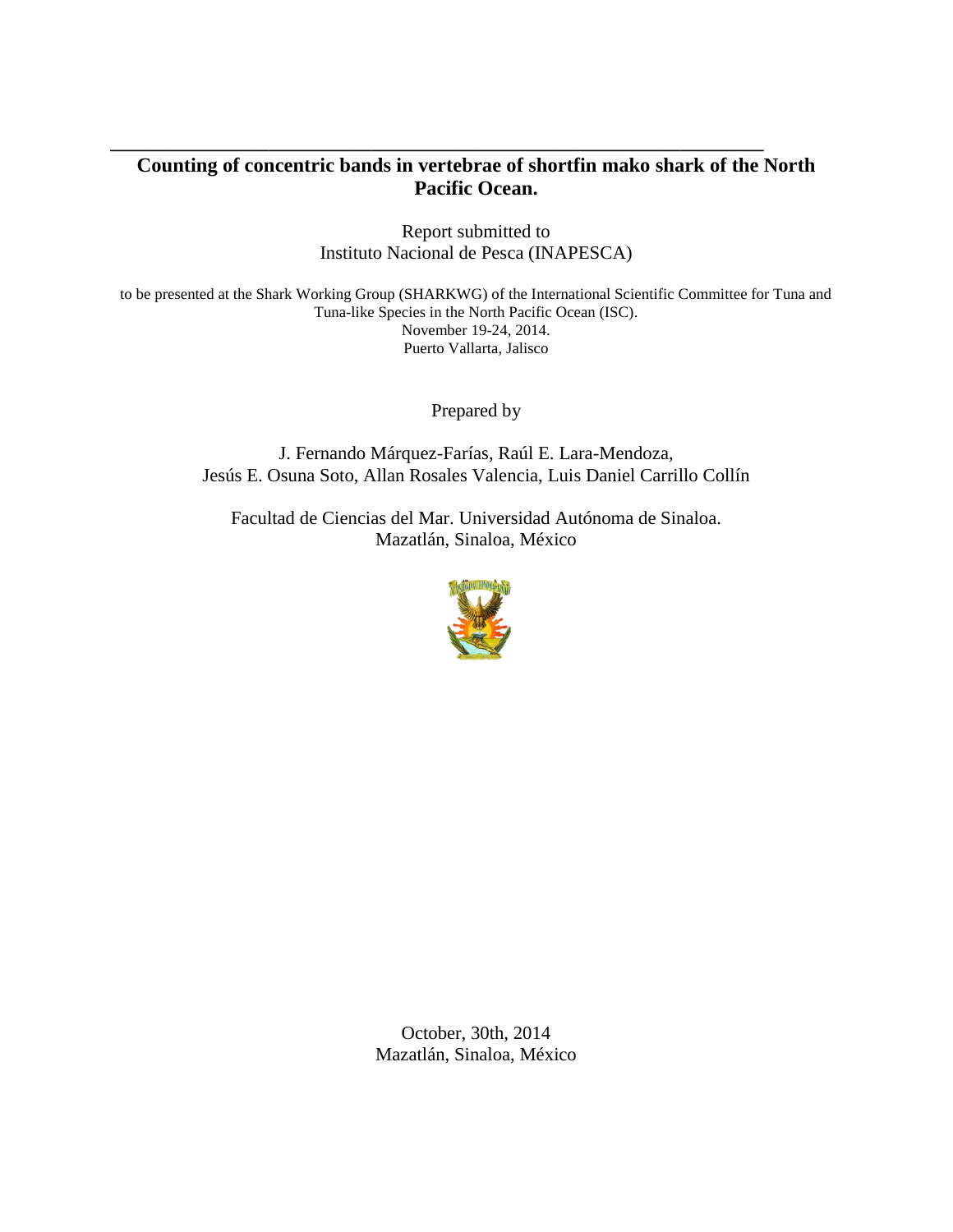| <b>3.</b> |  |
|-----------|--|
|           |  |
|           |  |
|           |  |
|           |  |
|           |  |
|           |  |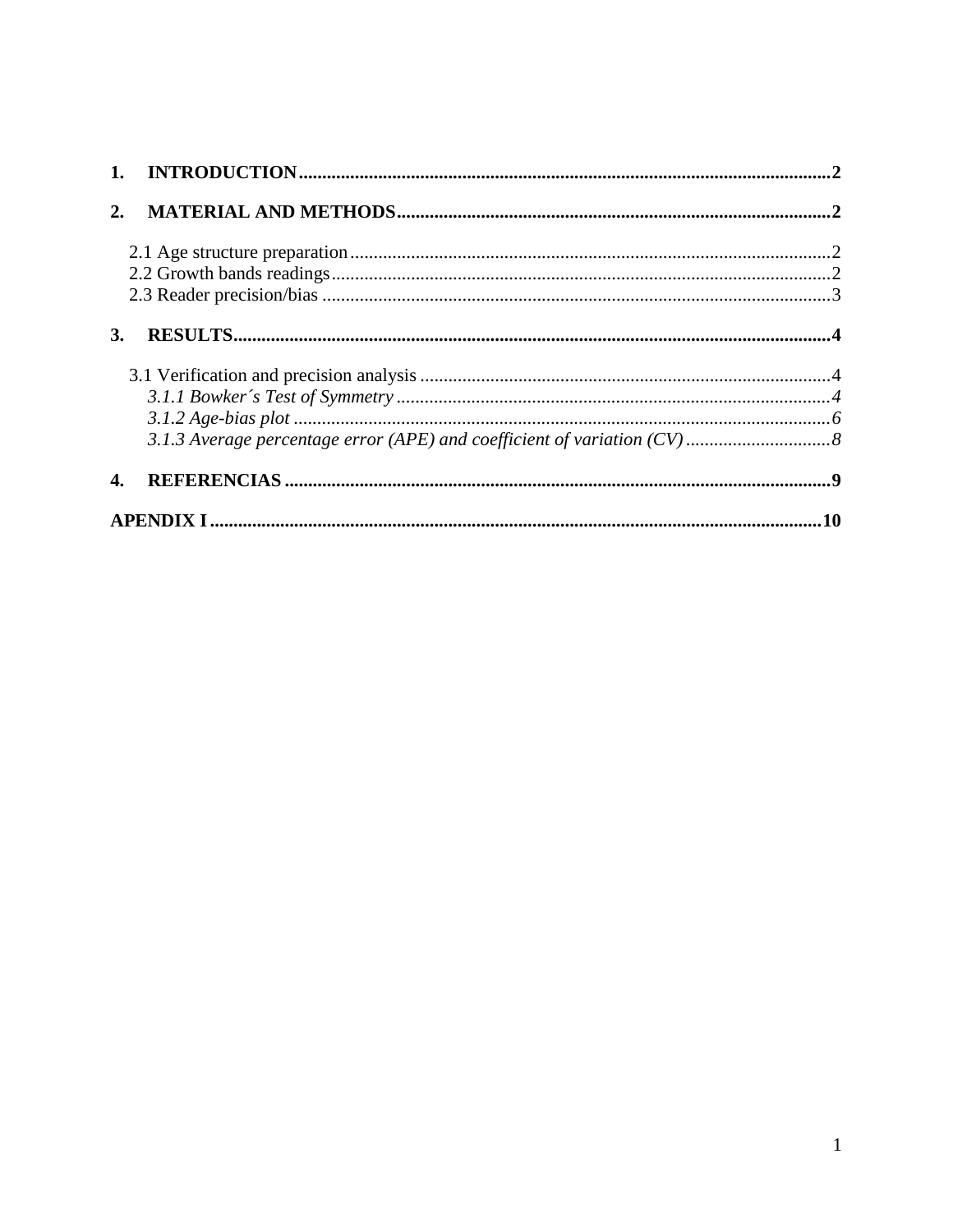#### <span id="page-3-0"></span>**1. INTRODUCTION**

Given the high degree of uncertainty on key parameters associated with age and growth of shortfin mako and other pelagic sharks, the Shark Working Group (SHARKWG) of the International Scientific Committee for Tuna and Tuna-like Species in the North Pacific Ocean (ISC), have highlighted the need to take action to standardize protocols for sampling collections, processing and data analysis. The ISC sponsored a Shark age and growth Workshop, held in November 2011 in La Jolla, California, with the aim to bring together specialists from ISC member nations to discuss methodologies and regional studies on age and growth of shortfin mako and blue sharks and develop collaborative plans. In a second meeting held January 2014 in La Jolla, California, the SHARKWG meet again with the objectives to review recent developments on age and growth of shortfin mako. One of the main tasks that resulted from the second meeting was to conduct cross-validation studies that may be useful to derive a unified growth curve for shortfin mako in the North Pacific based on the vertebrae shared among laboratories (SHARKWG-ISC 2014). In the present document we report the counting of growth bands in vertebrae of mako shark observed in the digital image shared by members of the SharkWG-ISC.

## <span id="page-3-1"></span>**2. MATERIAL AND METHODS**

## <span id="page-3-2"></span>2.1 Age structure preparation

The vertebrae of shortfin mako shark were analyzed at Facultad de Ciencias del Mar of Universidad Autónoma de Sinaloa (FACIMAR-UAS). Each vertebra was mounted on a piece of wood with its respective code and was sagitally cut through the focus using a slow speed saw (Buehler, Model Isomet 111280-160) with a thickness of 0.4 mm, using twin blades with diamond edge (4 x 0.001" Buehler 11-4244). Cut vertebrae sections were photographed with a digital camera (OptixCam OCS-10 MP) adapted to a stereomicroscope with transmitted light (Olympus SZ61) and the photographs were analyzed using Image Pro Plus 7.0 imaging software.

#### <span id="page-3-3"></span>2.2 Growth bands readings

We used the photographs to count the number of growth bands in the vertebrae of shortfin mako. In order to estimate the repeatability of the counting, each vertebra was read by two readers. If the number of counts differed between readers a third count was done. In every case, two readers reach an agreement for the final number of growth bands. The protocol we use was as follows. First, we identify the birthmark (age- 0), which was determined as the fully formed band pair beyond the focus that was associated with the angle change in the *corpus calcareum* (*CC*)*.* Then,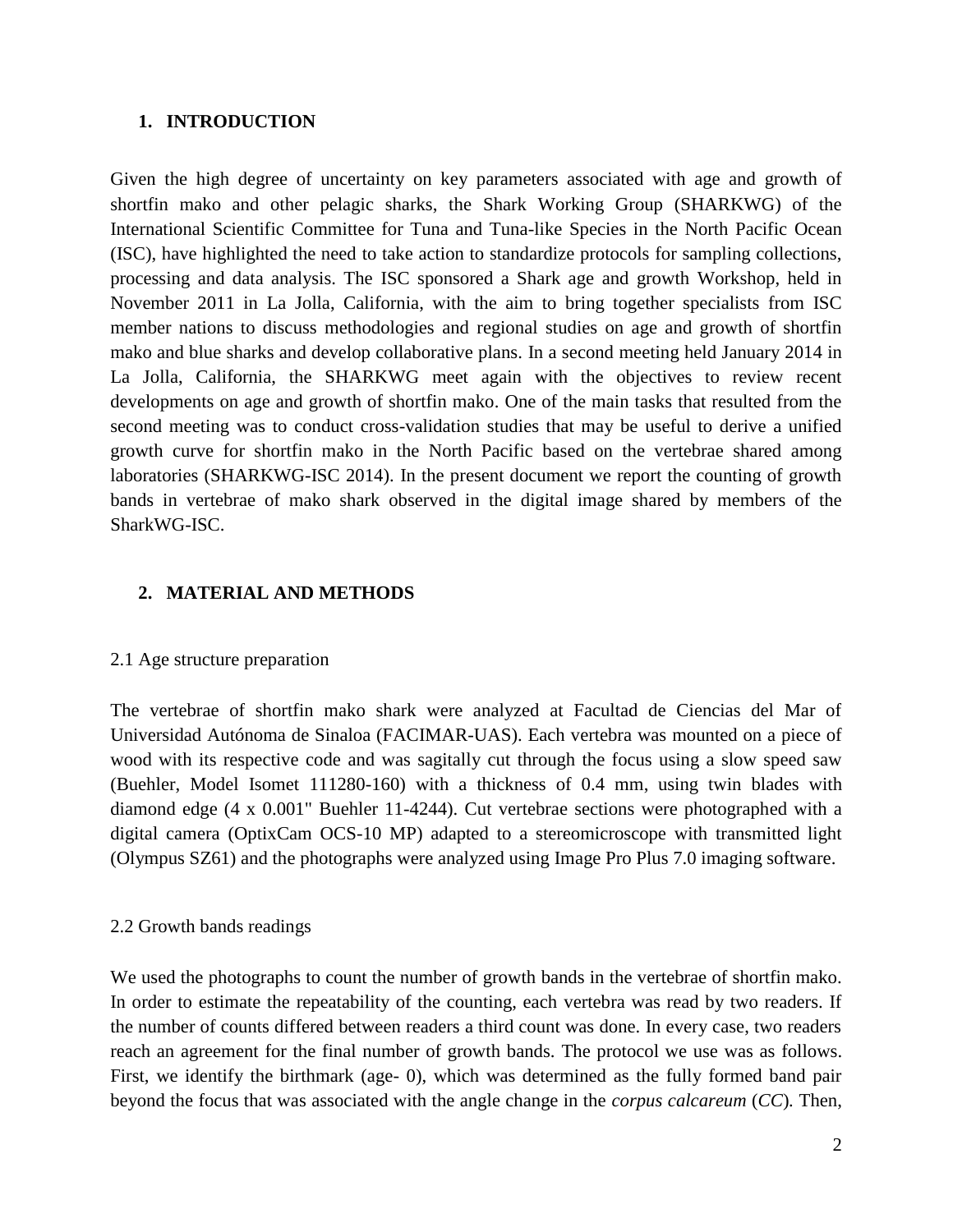we count the opaque and hyaline bands on the *CC,* the edge type (opaque or hyaline) and a score to note the quality and concordance between readings (1 was low and 5 was the best quality and agreement).

#### <span id="page-4-0"></span>2.3 Reader precision/bias

The average percentage error (APE) (Beamish and Fournier, 1981) and coefficient of variation method (CV) (Chang, 1982) was calculated to compare the reliability of the readings, according to equation 1 and 2, respectively:

$$
APE = 100 \left\{ \frac{1}{N} \sum_{j=1}^{N} \left[ \frac{1}{R} \sum_{i=1}^{R} \frac{|X_{ij} - X_j|}{|X_j|} \right] \right\}
$$
 Equation 1  

$$
CV = 100 * \frac{\sqrt{\sum_{i=1}^{R} \frac{(x_{ij} - x_j)^2}{R - 1}}}{x_j}
$$
Equation 2

Where N is the number of vertebrae; *R* is the number of readings of individual *j*;  $X_{ij}$  is age *i* determined for individual *j*; and  $X_j$  is the mean age calculated for individual *j*.

An age-bias plot (Campana, 2001) was used to identify trend and consistency between readers. Then, a contingency table and corresponding plots of comparing reader one's and reader two's ages was build to visually assess differences between readers. All the material utilized and detal of the counting are presented in Apendix I.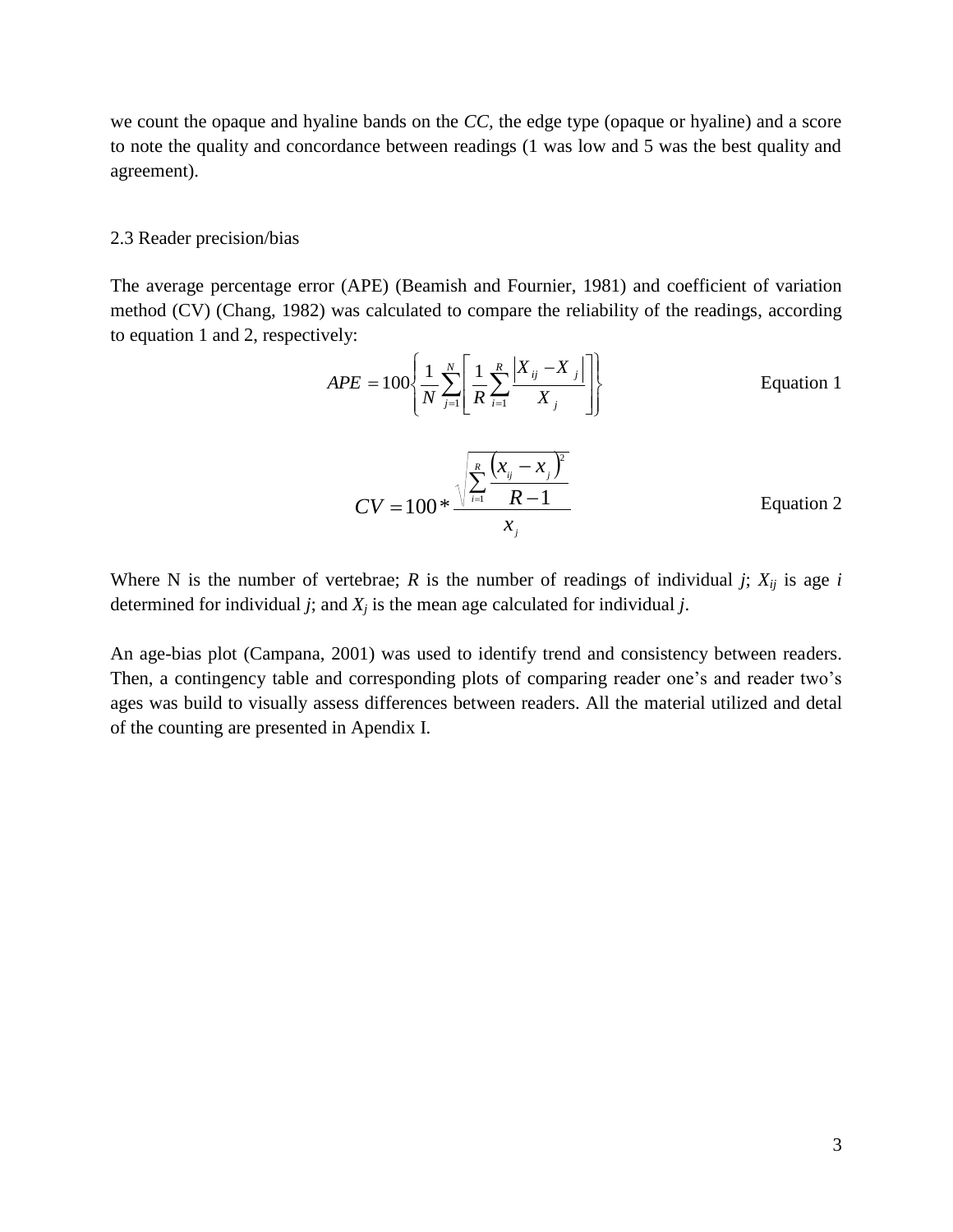## <span id="page-5-0"></span>**3. RESULTS**

#### <span id="page-5-1"></span>3.1 Verification and precision analysis

## <span id="page-5-2"></span>3.1.1 Bowker´s Test of Symmetry

The comparison of number of bands counted by readers shows an acceptable pattern of symmetry. Bowker test did not reveal significant differences between readers for the UAS (Universidad Autónoma de Sinaloa)  $(X_i^2 = 16.8, p > 0.27)$  (Table 1), INAPESCA  $(X_i^2 = 17.8, p >$ 0.27) (Table 2) and ISCMAK vertebrae set  $(X_i^2 = 24, p > 0.34)$  (Table 3).

Table 1. Contingency table comparing the number of bands between readers for the UAS vertebrae set.

|                     |                         |                  |              |                  |                  |                         |                  |              |             | Reader 1    |                  |                |              |                  |              |              |          |          |                  |
|---------------------|-------------------------|------------------|--------------|------------------|------------------|-------------------------|------------------|--------------|-------------|-------------|------------------|----------------|--------------|------------------|--------------|--------------|----------|----------|------------------|
|                     |                         | $\boldsymbol{0}$ | $\mathbf{1}$ | $\overline{2}$   | $\mathbf{3}$     | $\overline{\mathbf{4}}$ | 5                | 6            | 7           | 8           | $\boldsymbol{9}$ | 10             | 11           | 12               | 13           | 14           | 15       | 16       | Total            |
|                     | $\bf{0}$                | 3                |              |                  |                  |                         |                  |              |             |             |                  |                |              |                  |              |              |          |          | $\mathfrak{Z}$   |
|                     | $\mathbf 1$             |                  | $\mathbf{1}$ |                  |                  |                         |                  |              |             |             |                  |                |              |                  |              |              |          |          | $\mathbf{1}$     |
|                     | $\overline{2}$          |                  |              |                  |                  |                         |                  |              |             |             |                  |                |              |                  |              |              |          |          | $\boldsymbol{0}$ |
|                     | $\mathbf{3}$            |                  |              |                  | $\mathbf{1}$     |                         |                  |              |             |             |                  |                |              |                  |              |              |          |          | $\,1\,$          |
|                     | $\overline{\mathbf{4}}$ |                  |              |                  | $\mathbf 1$      |                         |                  |              |             |             |                  |                |              |                  |              |              |          |          | $\,1\,$          |
|                     | $\sqrt{5}$              |                  |              |                  |                  |                         |                  |              |             |             |                  |                |              |                  |              |              |          |          | $\boldsymbol{0}$ |
|                     | 6                       |                  |              |                  |                  |                         |                  | $\,1\,$      |             |             |                  |                |              |                  |              |              |          |          | $\mathbf{1}$     |
|                     | $\overline{7}$          |                  |              |                  |                  |                         |                  |              | $\sqrt{2}$  |             |                  |                |              |                  |              |              |          |          | $\overline{c}$   |
| Reader <sub>2</sub> | $\bf 8$                 |                  |              |                  |                  |                         |                  |              |             | $\mathbf 1$ | $\,1\,$          |                |              |                  |              |              |          |          | $\overline{c}$   |
|                     | $\boldsymbol{9}$        |                  |              |                  |                  |                         |                  |              |             |             |                  |                |              |                  |              |              |          |          | $\boldsymbol{0}$ |
|                     | 10                      |                  |              |                  |                  |                         |                  |              |             | $\,1\,$     |                  | $\overline{2}$ |              |                  |              |              |          |          | 3                |
|                     | 11                      |                  |              |                  |                  |                         |                  |              |             |             | $\mathbf{1}$     |                |              |                  |              |              |          |          | $\,1\,$          |
|                     | 12                      |                  |              |                  |                  |                         |                  |              |             |             |                  | $\,1\,$        | $\,1\,$      |                  |              |              |          |          | $\overline{c}$   |
|                     | 13                      |                  |              |                  |                  |                         |                  |              |             |             |                  |                |              |                  |              |              |          |          | $\boldsymbol{0}$ |
|                     | 14                      |                  |              |                  |                  |                         |                  |              |             |             |                  |                |              |                  |              |              |          |          | $\boldsymbol{0}$ |
|                     | 15                      |                  |              |                  |                  |                         |                  |              |             |             |                  |                |              |                  |              |              |          |          | $\boldsymbol{0}$ |
|                     | 16                      |                  |              |                  |                  |                         |                  |              |             |             |                  |                |              |                  | $\mathbf{1}$ | $\mathbf{1}$ |          |          | $\mathfrak{2}$   |
|                     | <b>Total</b>            | $\mathbf{3}$     | $\mathbf 1$  | $\boldsymbol{0}$ | $\boldsymbol{2}$ | $\pmb{0}$               | $\boldsymbol{0}$ | $\mathbf{1}$ | $\mathbf 2$ | $\mathbf 2$ | $\overline{2}$   | $\mathbf{3}$   | $\mathbf{1}$ | $\boldsymbol{0}$ | $\mathbf 1$  | $\mathbf{1}$ | $\bf{0}$ | $\bf{0}$ | 19               |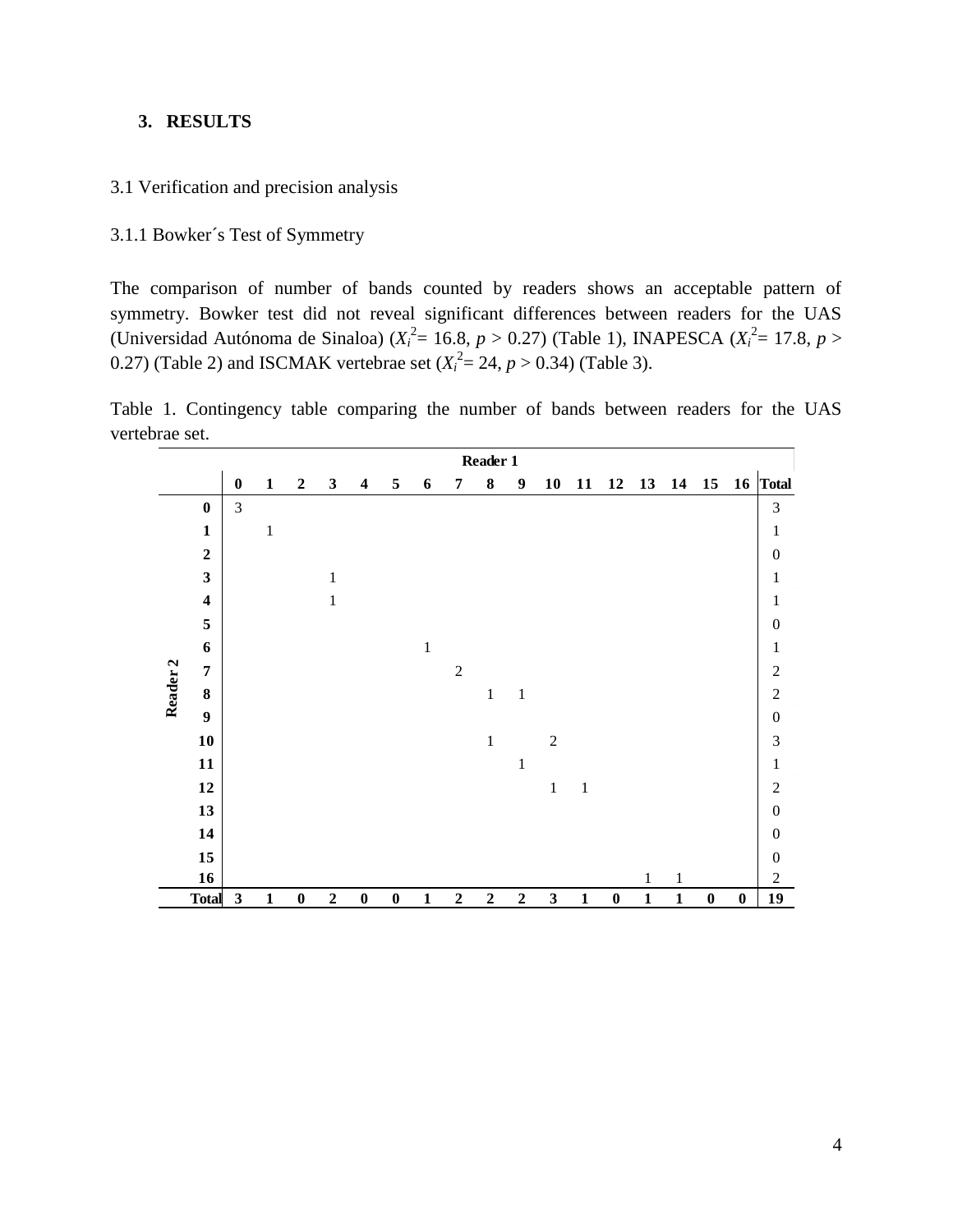|                     | brae set.               |              |              |                  |                |                         |              |                          |                | Reader 1       |                  |              |                  |                  |              |          |                |                |
|---------------------|-------------------------|--------------|--------------|------------------|----------------|-------------------------|--------------|--------------------------|----------------|----------------|------------------|--------------|------------------|------------------|--------------|----------|----------------|----------------|
|                     |                         | $\bf{0}$     | $\mathbf{1}$ | $\boldsymbol{2}$ | $\mathbf{3}$   | $\overline{\mathbf{4}}$ | 5            | 6                        | 7              | 8              | $\boldsymbol{9}$ | 10           | 11               | 12               |              | 13 14 15 |                | 16 Total       |
|                     | $\bf{0}$                | $\mathbf{1}$ |              |                  |                |                         |              |                          |                |                |                  |              |                  |                  |              |          |                | $\mathbf{1}$   |
|                     | $\mathbf{1}$            |              | 1            |                  |                |                         |              |                          |                |                |                  |              |                  |                  |              |          |                | $\mathbf{1}$   |
|                     | $\overline{2}$          |              |              | $\overline{2}$   |                |                         |              |                          |                |                |                  |              |                  |                  |              |          |                | $\overline{c}$ |
|                     | $\mathbf{3}$            |              |              |                  | $\overline{2}$ |                         |              |                          |                |                |                  |              |                  |                  |              |          |                | $\overline{c}$ |
|                     | $\overline{\mathbf{4}}$ |              |              |                  | 1              |                         |              |                          |                |                |                  |              |                  |                  |              |          |                | $\,1$          |
|                     | 5                       |              |              |                  |                | 5                       |              |                          |                |                |                  |              |                  |                  |              |          |                | 5              |
|                     | 6                       |              |              |                  |                |                         | $\mathbf{1}$ |                          | 1              |                |                  |              |                  |                  |              |          |                | $\overline{c}$ |
| Reader <sub>2</sub> | $\overline{7}$          |              |              |                  |                |                         |              | $\overline{\mathcal{L}}$ | 5              |                |                  |              |                  |                  |              |          |                | 9              |
|                     | $\bf{8}$                |              |              |                  |                |                         |              |                          |                | $\overline{4}$ | 1                |              |                  |                  |              |          |                | 5              |
|                     | $\boldsymbol{9}$        |              |              |                  |                |                         |              |                          | $\mathbf{1}$   | $\mathbf{1}$   | 4                |              |                  |                  |              |          |                | 6              |
|                     | 10                      |              |              |                  |                |                         |              |                          |                |                | 1                |              |                  |                  |              |          |                | $\mathbf{1}$   |
|                     | 11                      |              |              |                  |                |                         |              |                          |                |                |                  | 1            |                  | 1                |              |          |                | $\overline{c}$ |
|                     | 12                      |              |              |                  |                |                         |              |                          |                |                | $\mathbf{1}$     |              | 1                | $\mathbf{1}$     | $\mathbf{1}$ |          |                | $\overline{4}$ |
|                     | 13                      |              |              |                  |                |                         |              |                          |                |                |                  |              | $\mathbf{1}$     |                  |              |          |                | 1              |
|                     | 14                      |              |              |                  |                |                         |              |                          |                |                |                  |              |                  |                  | 1            |          |                | 1              |
|                     | 15                      |              |              |                  |                |                         |              |                          |                |                |                  |              |                  |                  | $\mathbf{1}$ |          | $\mathfrak{2}$ | 3              |
|                     | 16                      |              |              |                  |                |                         |              |                          |                |                |                  |              |                  |                  |              |          | 1              | 1              |
|                     | <b>Total</b>            | $\mathbf{1}$ | $\mathbf{1}$ | $\boldsymbol{2}$ | $\mathbf{3}$   | 5                       | $\mathbf{1}$ | $\overline{\mathbf{4}}$  | $\overline{7}$ | 5              | $\pmb{7}$        | $\mathbf{1}$ | $\boldsymbol{2}$ | $\boldsymbol{2}$ | $\mathbf{3}$ |          | $\mathfrak{Z}$ | 47             |

Table 2. Contingency table comparing the number of bands between readers for the INAPESCA vertebrae set.

vertebrae set.

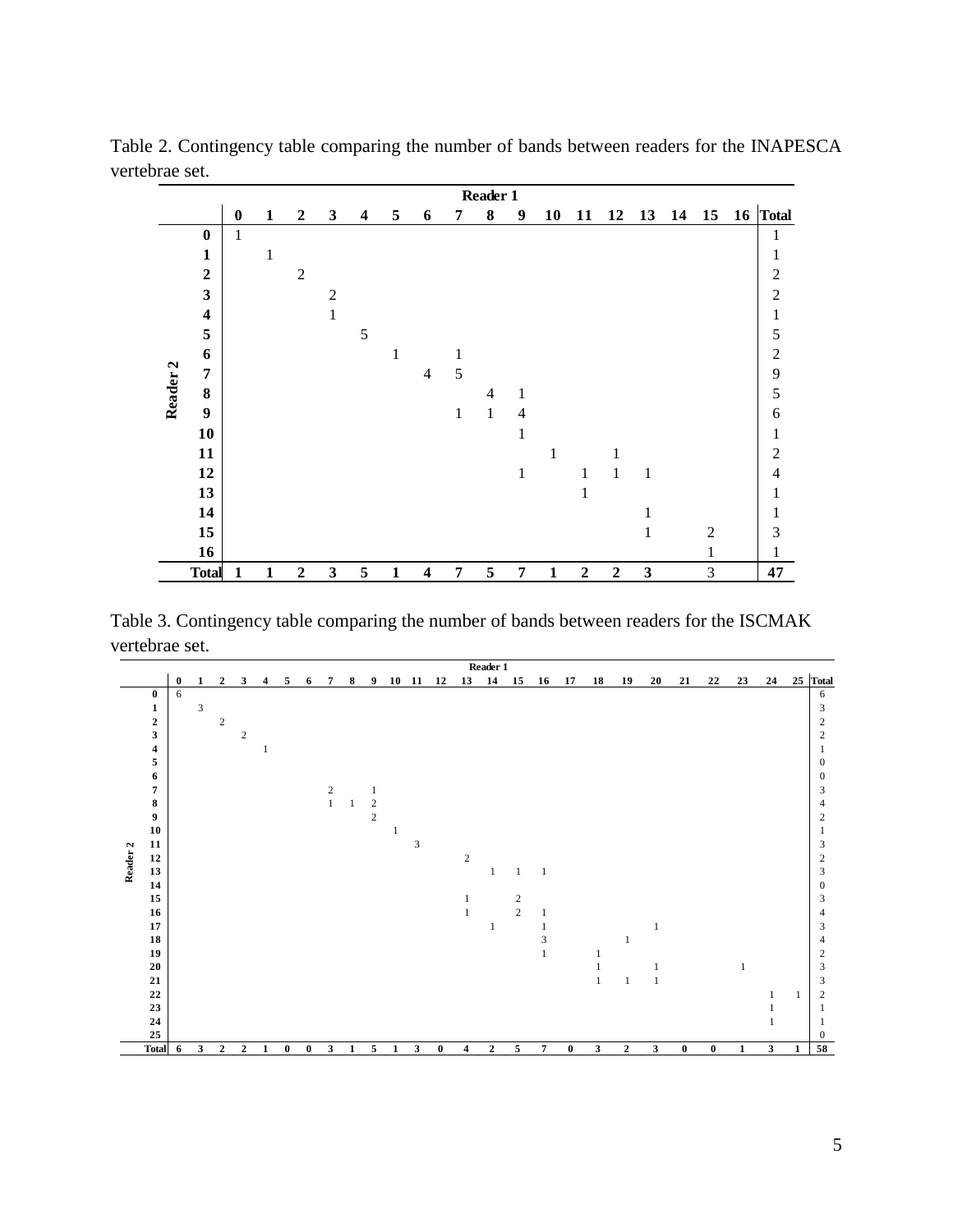#### <span id="page-7-0"></span>*3.1.2 Age-bias plot*

The comparison of counts between readers indicated that two readers were identified the same number of bands in the vertebrae. The relationship of the number of bands between readers and the corresponding frequency distribution of number of bands is presented for each Lab; UAS (Fig. 1), INAPESCA (Fig. 2) and ISCMAK (Fig. 3).



Fig. 1. Relationship between two readers and frequency distribution of the number of bands for the UAS vertebrae set.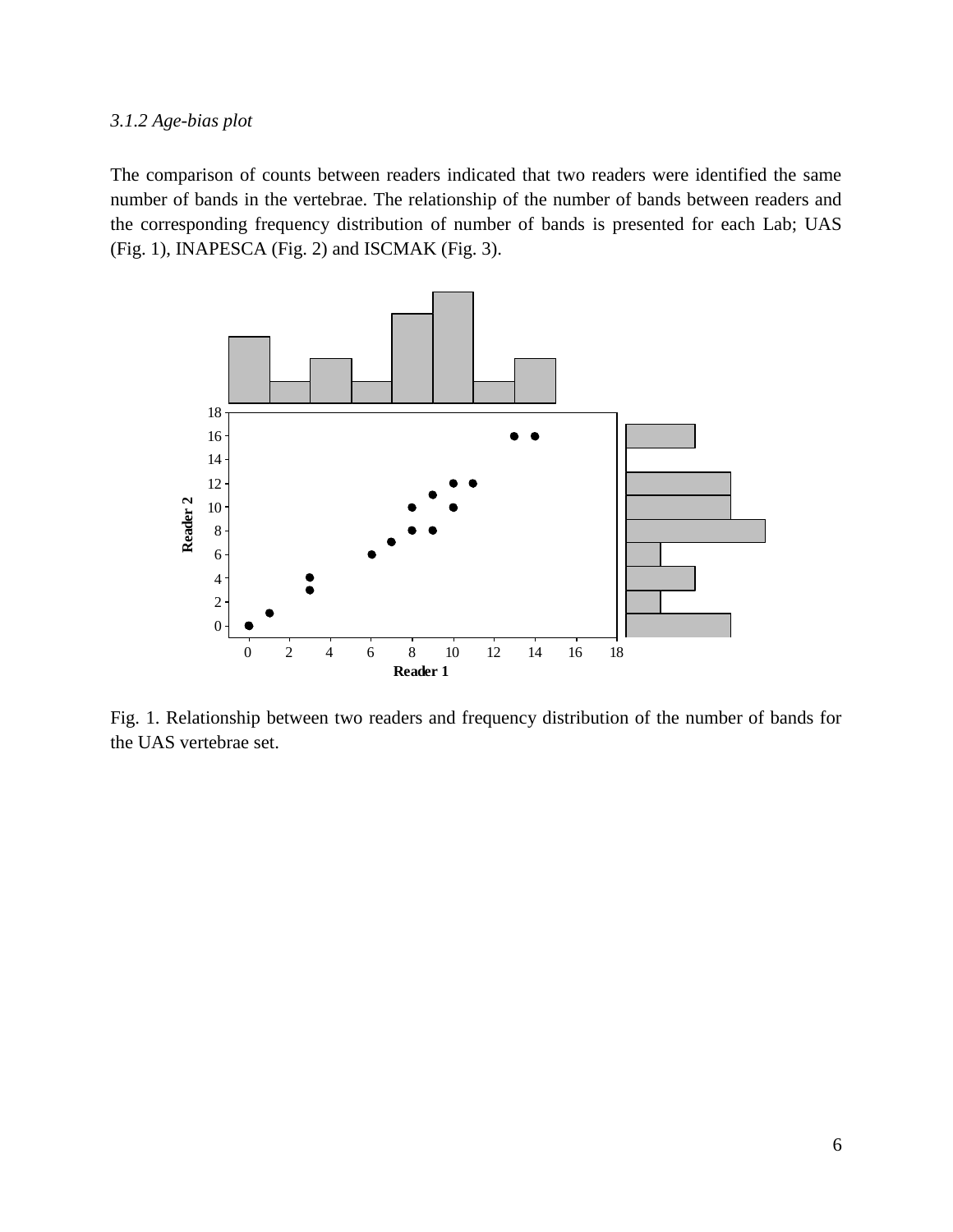

Fig. 2. Relationship between two readers and frequency distribution of the number of bands for the INAPESCA vertebrae set.



Fig. 3. Relationship between two readers and frequency distribution of the number of bands for the ISCMAK vertebrae set.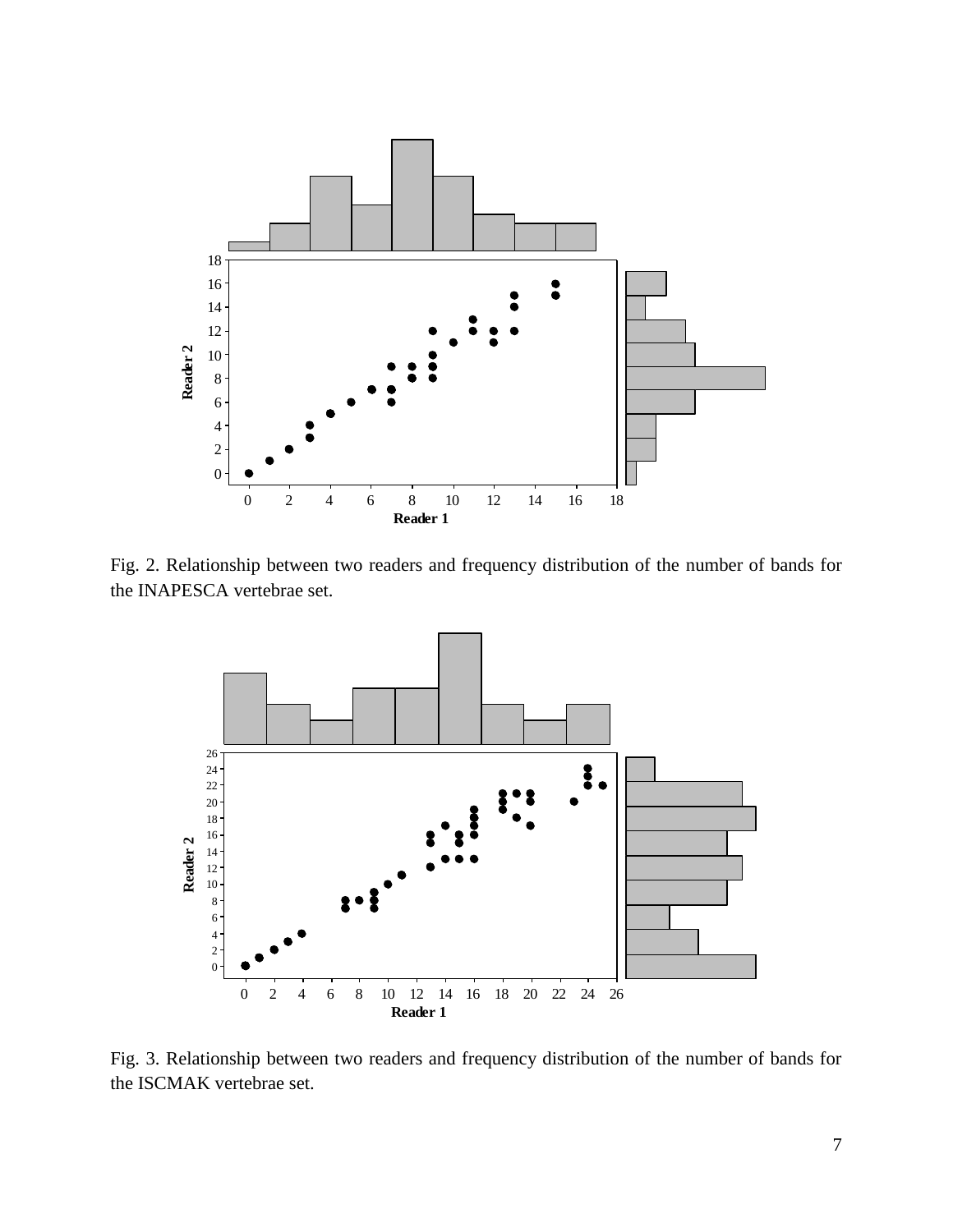## <span id="page-9-0"></span>*3.1.3 Average percentage error (APE) and coefficient of variation (CV)*

The average percentage error ranged between 3.05 and 4.23, where ISC vertebrae were lowest and INAPESCA vertebrae the highest. Coefficient of variation (*CV*) oscillated between 4.31 and 5.98 and were considered a low value by age determination (Table 4).

Table 4. Number of vertebrae, average percentage error and variation coefficient for each set vertebrae (ISC, INAPESCA and UAS).

|                 | n  | APE  | U'V  |
|-----------------|----|------|------|
| ISC             | 58 | 3.05 | 4.31 |
| <b>INAPESCA</b> | 47 | 4.23 | 5.98 |
| UAS             | 19 | 3.78 | 5.34 |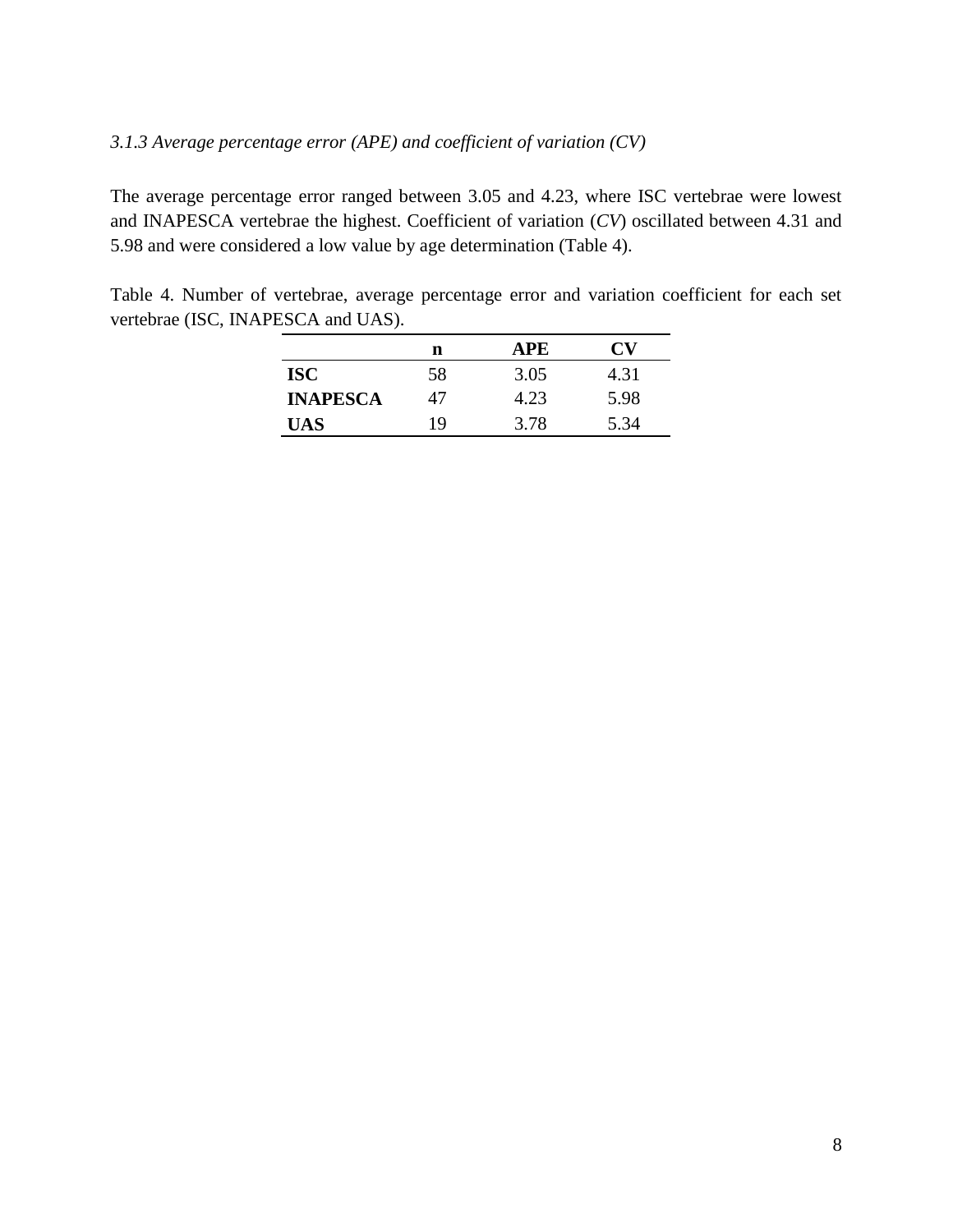### <span id="page-10-0"></span>**4. REFERENCIAS**

- Beamish, R.J., Fournier, D.A., 1981. A method for comparing the precision of a set of age determinations. Can. J. Fish. Aquat. Sci. 38, 982–983.
- Campana, S.E. 2001. Accuracy, precision and quality control in age determination, including a review of the use and abuse of age validation methods. J. Fish Biol. 59: 197–242.
- Chang, W.Y.B. 1982. A statistical method for evaluating the reproducibility of age determination. *Can. J. Fish. Aquat. Sci.* 39: 1208-1210.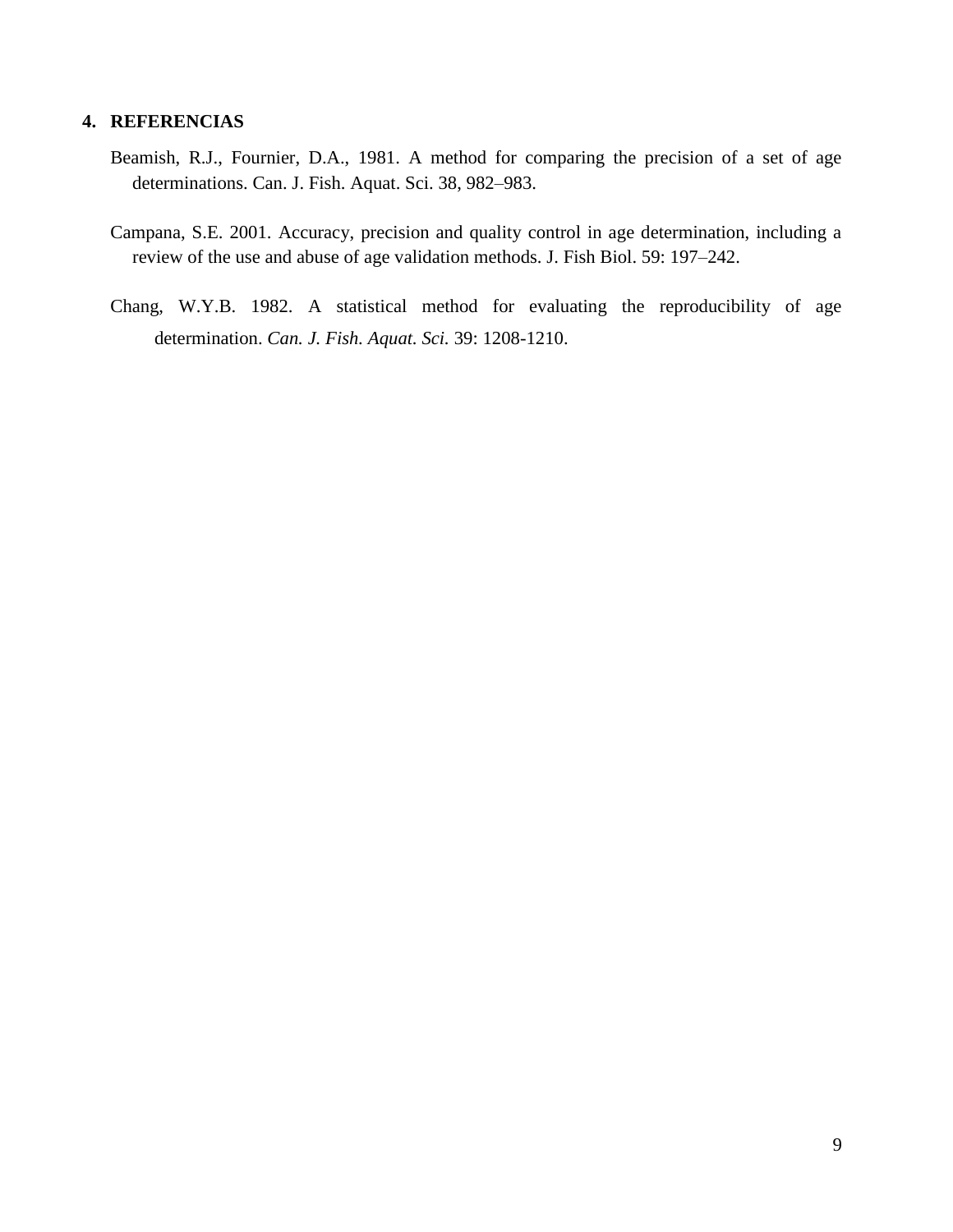# *Apendix I*

| Code         | Reader 1         | Reader 2         | <b>Agreement</b> | <b>Score</b>   | <b>Edge</b> |
|--------------|------------------|------------------|------------------|----------------|-------------|
| ISO 1 UAS    | 3                | 4                | 3                | 3              | Hialine     |
| ISO_2_UAS    | 10               | 10               | 10               | $\overline{4}$ | Opaque      |
| ISO 3 UAS    | 8                | 8                | 8                | $\overline{4}$ | Hialine     |
| ISO_4_UAS    | 6                | 6                | 6                | $\overline{4}$ | Opaque      |
| ISO_5_UAS    | 10               | 10               | 10               | 3              | Opaque      |
| ISO_6_UAS    | 10               | 12               | 10               | $\overline{2}$ | Opaque      |
| ISO_7_UAS    | 13               | 16               | 13               | 1              | Opaque      |
| ISO_8_UAS    | 11               | 12               | 12               | $\overline{2}$ | Opaque      |
| ISO_9_UAS    | 1                | 1                | 1                | 5              | Opaque      |
| ISO 10 UAS   | 7                | 7                | 7                | $\overline{4}$ | Opaque      |
| ISO_11_UAS   | 9                | 8                | 8                | $\overline{2}$ | Opaque      |
| ISO_12_UAS   | 7                | 7                | 7                | 3              | Opaque      |
| ISO_13_UAS   | 9                | 11               | 11               | $\overline{2}$ | Hialine     |
| ISO_14_UAS   | 14               | 16               | 14               | $\mathbf{1}$   | Opaque      |
| ISO_15_UAS   | 3                | 3                | 3                | 5              | Opaque      |
| ISO_16_UAS   | $\boldsymbol{0}$ | $\mathbf{0}$     | $\overline{0}$   | 5              | Opaque      |
| $ISO_17_UAS$ | 8                | 10               | 10               | 3              | Opaque      |
| ISO_18_UAS   | $\boldsymbol{0}$ | $\boldsymbol{0}$ | $\boldsymbol{0}$ | 5              | Hialine     |
| ISO 19 UAS   | $\boldsymbol{0}$ | $\boldsymbol{0}$ | $\boldsymbol{0}$ | 5              | Opaque      |

# <span id="page-11-0"></span>**Material**: Universidad Autónoma de Sinaloa-Mexico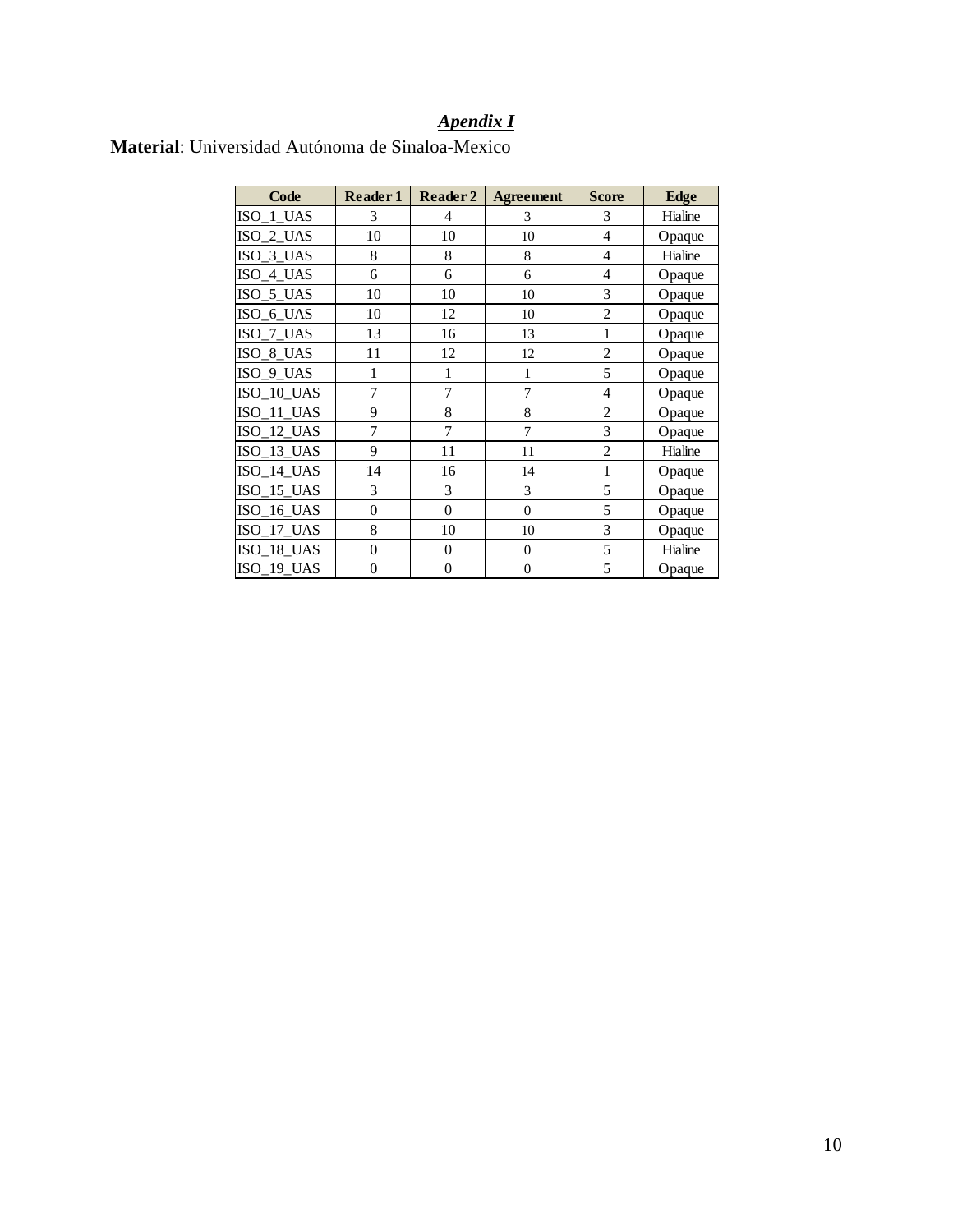# *Apendix I* **(cont…)**

# **Material**: INAPESCA-Mexico

| Code            |                  |                  | Reader 1 Reader 2 Agreement | <b>Score</b>                | <b>Edge</b>    |
|-----------------|------------------|------------------|-----------------------------|-----------------------------|----------------|
| ISO_1_INAPESCA  | 4                | 5                | 5                           | 3                           | <b>OPAQUE</b>  |
| ISO_2_INAPESCA  | 6                | $\overline{7}$   | $\overline{7}$              | $\overline{2}$              | <b>OPAQUE</b>  |
| ISO_3_INAPESCA  | 3                | $\overline{4}$   | $\overline{4}$              | 2                           | <b>OPAQUE</b>  |
| ISO_4_INAPESCA  | $\overline{2}$   | $\overline{2}$   | 2                           | 4                           | <b>OPAQUE</b>  |
| ISO_5_INAPESCA  | 7                | 9                | 9                           | 3                           | <b>OPAQUE</b>  |
| ISO_6_INAPESCA  | 7                | 7                | 7                           | 3                           | <b>OPAQUE</b>  |
| ISO_7_INAPESCA  | 9                | 9                | 9                           | 3                           | OPAQUE         |
| ISO_8_INAPESCA  | 6                | 7                | 7                           | 4                           | <b>OPAQUE</b>  |
| ISO_9_INAPESCA  | 8                | 8                | 8                           | 3                           | <b>OPAQUE</b>  |
| ISO_10_INAPESCA | 9                | 9                | 9                           | 3                           | <b>OPAQUE</b>  |
| ISO_11_INAPESCA | 0                | $\boldsymbol{0}$ | $\boldsymbol{0}$            | 5                           | HYALINE        |
| ISO_12_INAPESCA | 4                | 5                | 4                           | 3                           | OPAQUE         |
| ISO_13_INAPESCA | 4                | 5                | 5                           | 3                           | HYALINE        |
| ISO_14_INAPESCA | 4                | 5                | 4                           | 3                           | <b>OPAQUE</b>  |
| ISO_15_INAPESCA | 4                | 5                | 5                           | 3                           | <b>OPAQUE</b>  |
| ISO_16_INAPESCA | 5                | 6                | 5                           | 3                           | <b>OPAQUE</b>  |
| ISO 17 INAPESCA | 7                | 6                | 6                           | 3                           | <b>OPAQUE</b>  |
| ISO_18_INAPESCA | 7                | $\tau$           | 7                           | 3                           | <b>OPAQUE</b>  |
| ISO_19_INAPESCA | 9                | 12               | 12                          | 3                           | <b>OPAQUE</b>  |
| ISO_20_INAPESCA | 11               | 12               | 11                          | 3                           | <b>OPAQUE</b>  |
| ISO_21_INAPESCA | 13               | 15               | 15                          | $\mathfrak{2}$              | <b>OPAQUE</b>  |
| ISO_22_INAPESCA | 10               | 13               | 10                          | 3                           | OPAQUE         |
| ISO_23_INAPESCA | 9                | 9                | 9                           | 3                           | <b>OPAQUE</b>  |
| ISO_24_INAPESCA | 6                | 7                | 7                           | 3                           | <b>OPAQUE</b>  |
| ISO_25_INAPESCA | 3                | 3                | 3                           | 4                           | <b>OPAQUE</b>  |
| ISO_26_INAPESCA | 14               | 14               | 14                          | 4                           | <b>OPAQUE</b>  |
| ISO_27_INAPESCA | 9                | 9                | 9                           | 5                           | <b>OPAQUE</b>  |
| ISO_28_INAPESCA | 10               | 10               | 10                          | 4                           | <b>OPAQUE</b>  |
| ISO_29_INAPESCA | 12               | 12               | 12                          | 4                           | <b>OPAQUE</b>  |
| ISO_30_INAPESCA | 13               | 12               | 12                          | 4                           | <b>OPAQUE</b>  |
| ISO_31_INAPESCA | 6                | 7                | 7                           | 4                           | <b>OPAQUE</b>  |
| ISO 32 INAPESCA | 7                | 7                | 7                           | 5                           | <b>HYALINE</b> |
| ISO_33_INAPESCA | 15               | 16               | 16                          | 4                           | <b>OPAQUE</b>  |
| ISO_34_INAPESCA | 15               | 15               | 15                          | 3                           | <b>HYALINE</b> |
| ISO_35_INAPESCA | 9                | 8                | 8                           | 3                           | OPAQUE         |
| ISO_36_INAPESCA | $\boldsymbol{7}$ | $\boldsymbol{7}$ | $\tau$                      | 3                           | OPAQUE         |
| ISO_37_INAPESCA | 3                | 3                | 3                           | 5                           | <b>OPAQUE</b>  |
| ISO_38_INAPESCA | $\overline{c}$   | $\overline{2}$   | $\overline{c}$              | $\overline{\mathbf{4}}$     | <b>OPAQUE</b>  |
| ISO_39_INAPESCA | 1                | 1                | 1                           | $\overline{4}$              | <b>OPAQUE</b>  |
| ISO_40_INAPESCA | 8                | 8                | 8                           | 5                           | <b>OPAQUE</b>  |
| ISO 41 INAPESCA | 8                | 8                | 8                           | 4                           | <b>OPAQUE</b>  |
| ISO_42_INAPESCA | 8                | 8                | 8                           | 4                           | <b>HYALINE</b> |
| ISO_43_INAPESCA | 9                | 9                | 9                           | 4                           | <b>OPAQUE</b>  |
| ISO_44_INAPESCA | 15               | 15               | 15                          | 4                           | <b>OPAQUE</b>  |
| ISO_45_INAPESCA | 12               | 11               | 11                          | $\ensuremath{\mathfrak{Z}}$ | <b>OPAQUE</b>  |
| ISO_46_INAPESCA | 10               | 11               | 11                          | 3                           | <b>OPAQUE</b>  |
| ISO_47_INAPESCA | 6                | $\tau$           | 7                           | 3                           | <b>OPAQUE</b>  |